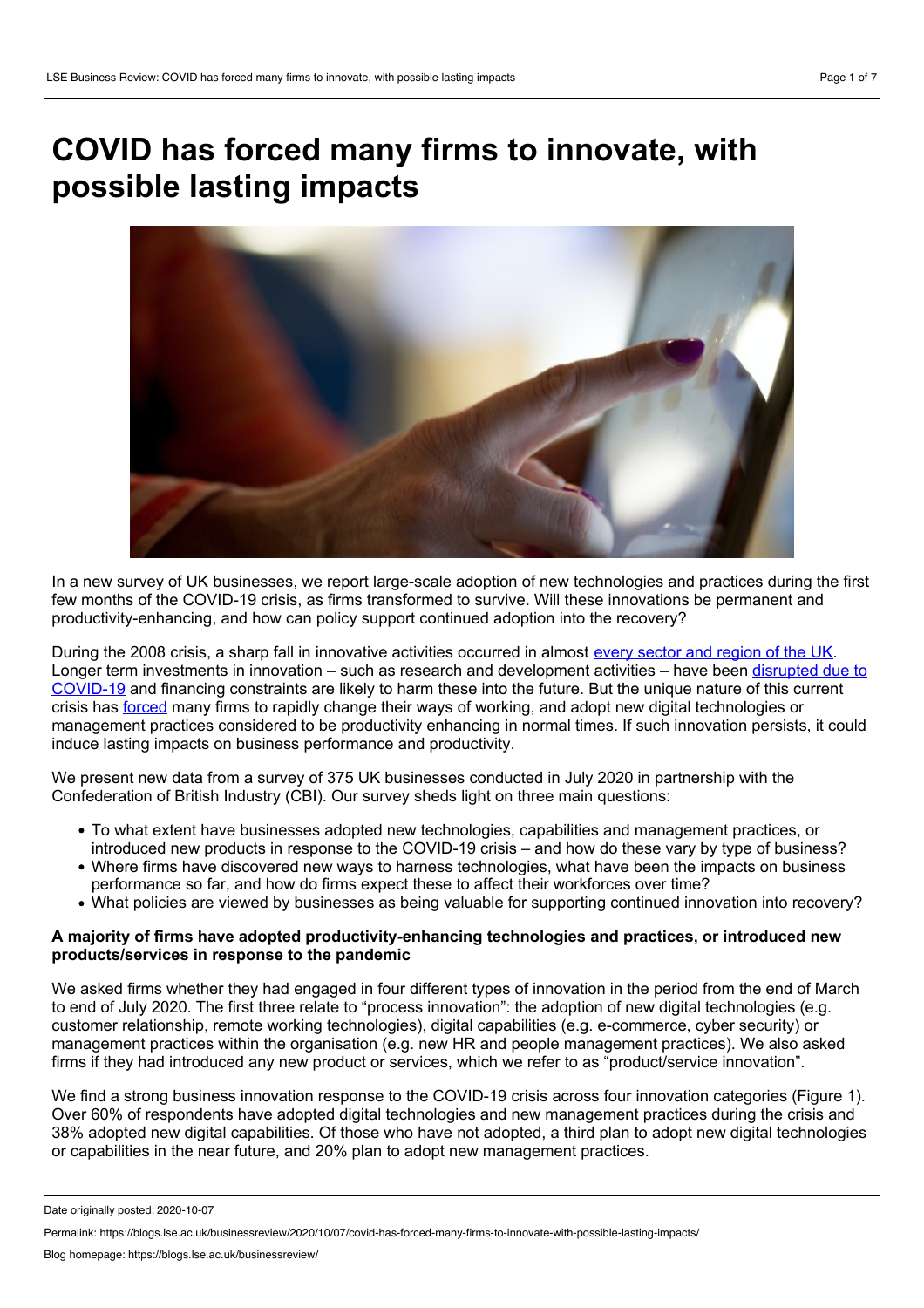



## *Note: N=375, N=374, N=371 and N=365 responded to each question, respectively.*

With respect to product innovation, 45% have introduced a new product or service, with 75% of these stating that they had introduced entirely new products or services, and nearly 60% improving existing products or services.

These innovation rates appear to be greater than what we might have expected in the absence of the COVID-19 crisis – with the most recent UK [Innovation](https://assets.publishing.service.gov.uk/government/uploads/system/uploads/attachment_data/file/903582/UK_Innovation_Survey_2019_Main_Report.pdf) Survey finding that around 13% of businesses were process innovators and 18% were product innovators over the 3 years to December 2018. Moreover, the technological response to COVID-19 so far appears to be larger than that following the financial crisis: data from the Workplace Employment Relations Study in 2011 showed that 48% of employers had introduced or upgraded [technologies,](https://assets.publishing.service.gov.uk/government/uploads/system/uploads/attachment_data/file/336651/bis-14-1008-WERS-first-findings-report-fourth-edition-july-2014.pdf) 38% had introduced changes in workplace organisation and a third had introduced new products and services over the two years prior to the survey.

Of the innovating firms in our survey, the vast majority state that COVID-19 accelerated or prompted these activities (Figure 2).

## **Figure 2. Influence of COVID-19 on innovation**

Date originally posted: 2020-10-07

Permalink: https://blogs.lse.ac.uk/businessreview/2020/10/07/covid-has-forced-many-firms-to-innovate-with-possible-lasting-impacts/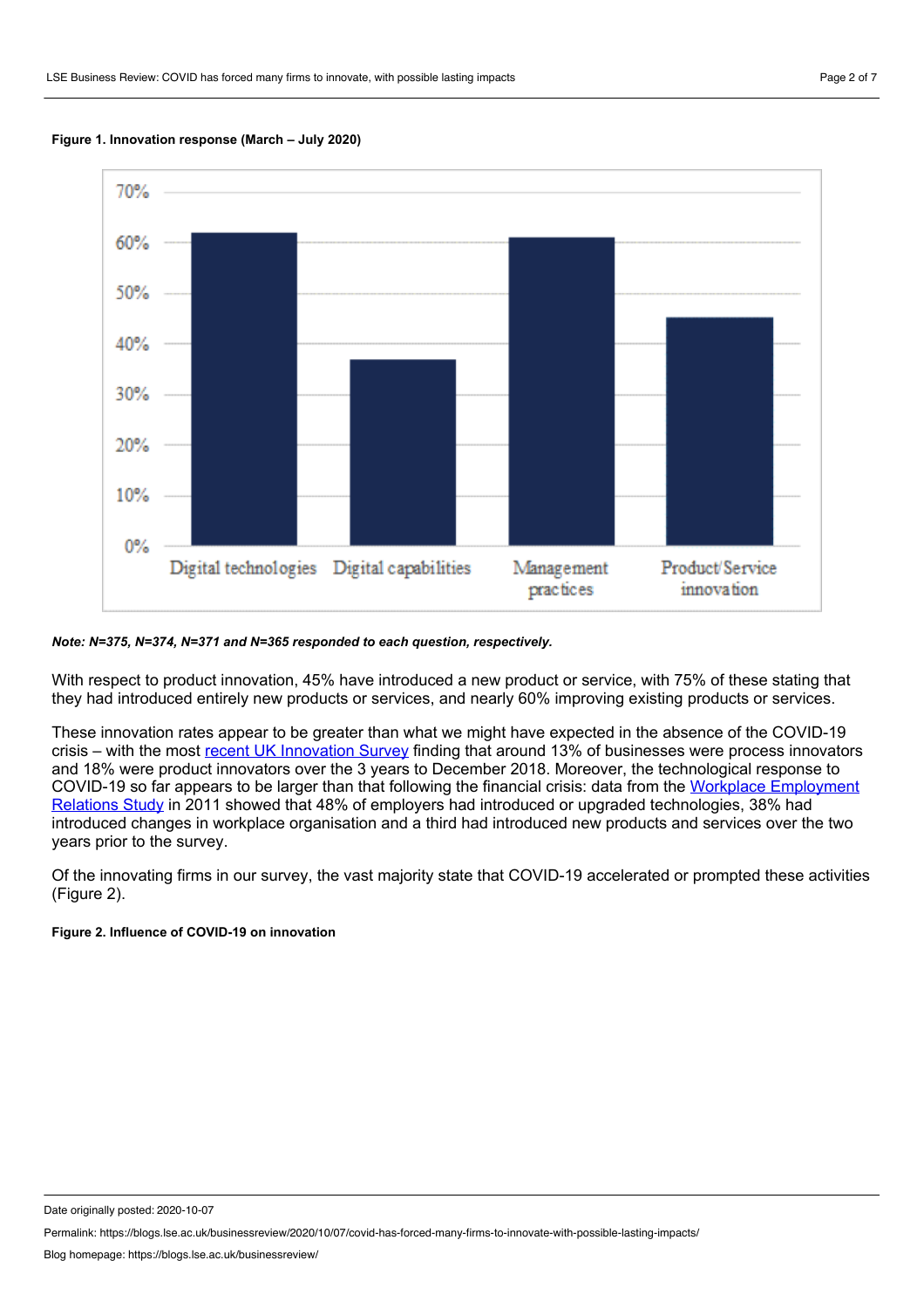

## *Notes: N=231, N=139, N=225, N=163 (those who adopted) in each column, respectively.*

We also explore how adoption patters vary by firm type. In general, smaller firms (with fewer than 50 employees) were less likely to innovate (Figure 3). In a regression analysis where we control for key business characteristics including size, we find that firms that had previously adopted digital technologies were significantly more likely to adopt new technologies, capabilities and practices, and introduce new products. London-based businesses were more likely to have adopted digital technologies, but there is no clear regional pattern to innovation in other measures.

**Figure 3. Innovation rates by firm size band**

Date originally posted: 2020-10-07

Permalink: https://blogs.lse.ac.uk/businessreview/2020/10/07/covid-has-forced-many-firms-to-innovate-with-possible-lasting-impacts/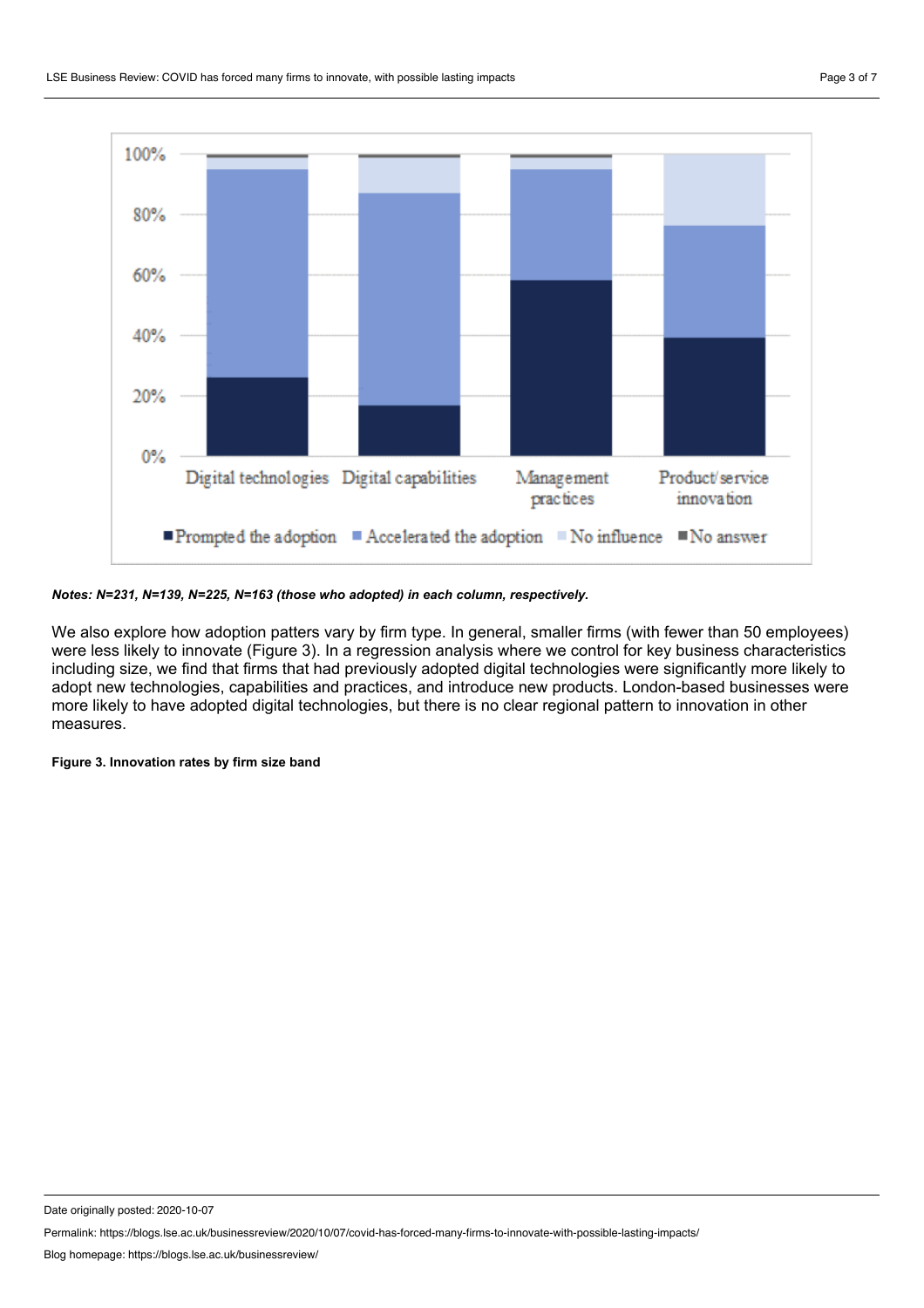

## *Notes: N=375, N=374, N=371 and N=365 responded to each question.*

## **Firms anticipate that innovations introduced during the pandemic will outlive the crisis, and raise the productivity of workers or allow a reallocation of tasks, rather than substitute workers**

The question is whether such changes will be temporary or whether they represent more permanent changes that could improve performance beyond the immediate crisis. We find that over 90% of adopting firms, across the four types of innovation, reported that they intend to continue with these innovations. In addition, across the four types of innovation, around three quarters of innovating firms considered that innovation had a positive impact on profitability. Only a small minority (between 1-10%) reported a negative impact.

In the case of the adoption of new technologies, capabilities or management practices, we also asked about business expectations on the impact of continued adoption on their existing workforce. Most firms expect that continuing to employ such process innovations will increase the productivity of employees in their current tasks or allow employees to be allocated to more productive tasks (Figure 4). Only a minority (10-15%) consider that such process innovation will imply a reduced need for employees over time. This suggests that the types of technologies or practices in question are not, for the most part, considered by firms to be labour replacing. Amongst those that answered "other", many highlighted benefits for employees due to the increased workforce flexibility resulting from technology adoption.

## **Figure 4. Expected workforce impacts of continuing process innovation**

Date originally posted: 2020-10-07

Permalink: https://blogs.lse.ac.uk/businessreview/2020/10/07/covid-has-forced-many-firms-to-innovate-with-possible-lasting-impacts/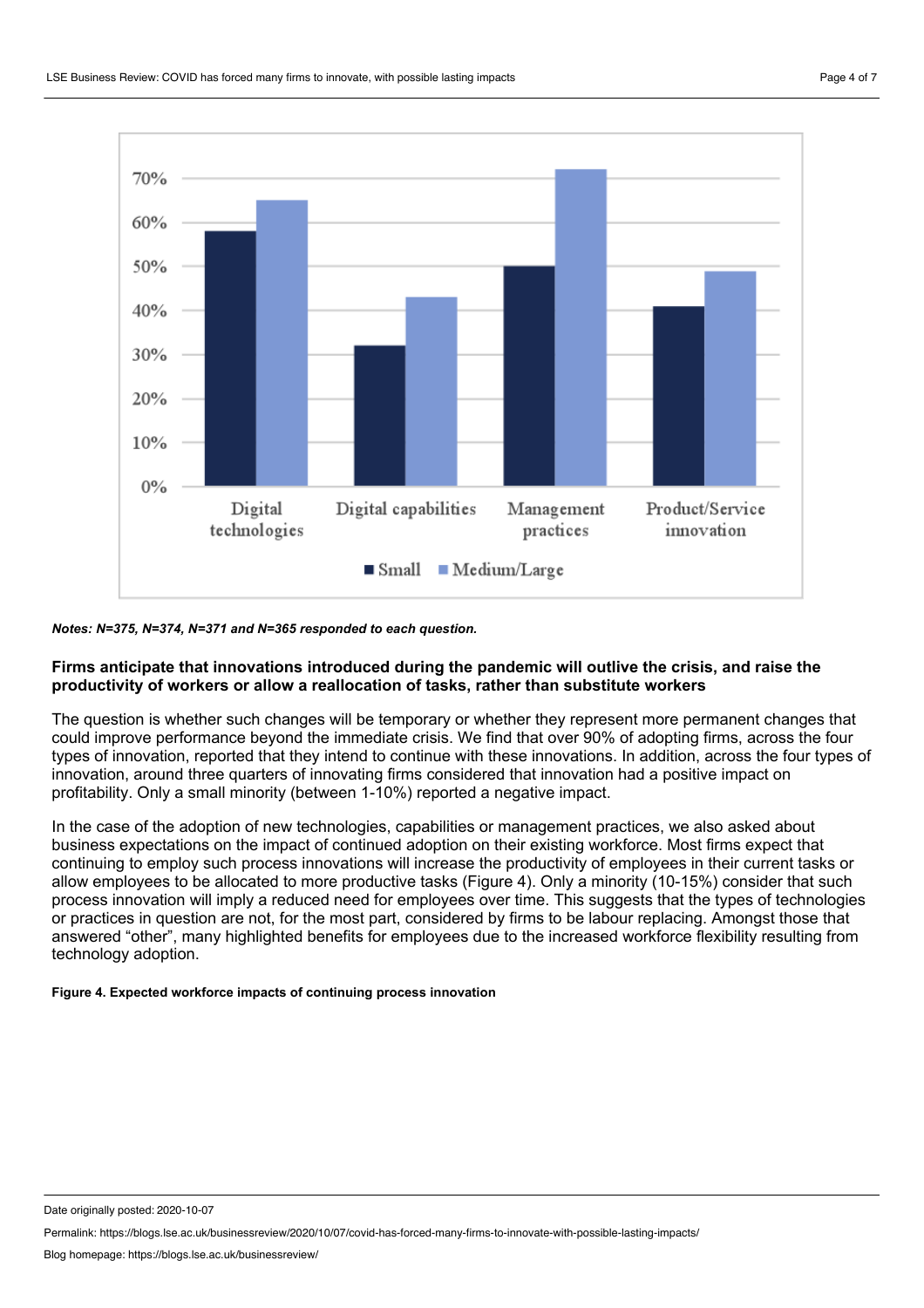

# **New financial incentives are the most popular policy to support continued innovation adoption**

Firms ranked macroeconomic uncertainty and financing constraints as the two largest barriers to investment in new technologies and practices. The two policies considered most useful to support innovation adoption were new tax incentives and business grants or vouchers (Figure 5). Smaller firms in particular welcomed the latter, as well as improvements in telecommunication infrastructure. Larger firms highlight the importance of investments in the digital and professional skills of younger people entering the workforce.

**Figure 5. Potential new government assistance schemes for adopting new technologies, capabilities or practices**

Date originally posted: 2020-10-07

Permalink: https://blogs.lse.ac.uk/businessreview/2020/10/07/covid-has-forced-many-firms-to-innovate-with-possible-lasting-impacts/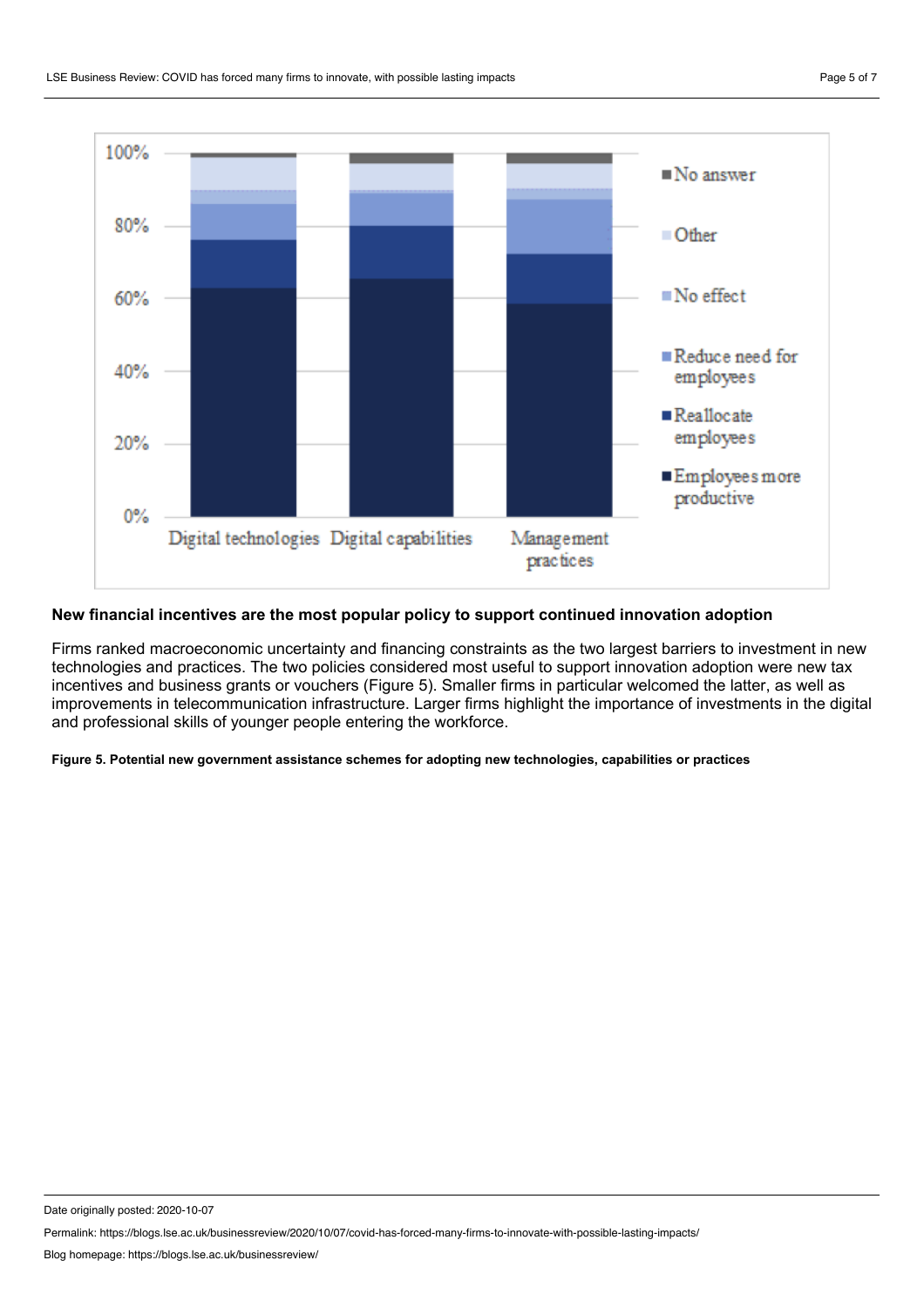

Notes: N=346 (firms that responded to this question). Firms could select more than one option, so the bars do not sum to 100%.

# **Looking to the future**

The nature of the COVID-19 crisis appears to have accelerated certain types of innovation in a way that previous crises might not have done. Our results highlight a number of positive messages: firms that were forced to adopt innovations during the pandemic expect these to persist after the crisis, to have a positive impact on firm performance and to augment productivity, without substituting workers. Will these innovation activities indeed lead to higher productivity, business growth and hence increased employment? Will businesses continue to seek out and adopt new technologies and practices during the next phase of the COVID-19 crisis and beyond? We will investigate these questions further in our survey and analysis of secondary data one year on.

Authors' note: This research is funded by the Economic and Social Research Council (ESRC) as part of the UK *Research and Innovation's rapid response to COVID-19. We gratefully acknowledge this funding under grant number ES/V011286/1, together with financial support from the CEP and the ESRC under grants ES/T007702/1 and ES/S001735/1. We also thank CBI Economics for the collaboration.*

## ♣♣♣

# *Notes:*

- *This blog post is based on The business response to Covid-19: The CEP-CBI survey on [technology](http://cep.lse.ac.uk/pubs/download/cepcovid-19-009.pdf) adoption, A CEP Covid-19 analysis, Paper No.009.*
- The post expresses the views of its author(s), not the position of LSE Business Review or the London School *of Economics.*
- *Featured [image](https://unsplash.com/photos/6VjPmyMj5KM) by [Timothy](https://unsplash.com/@timothymuza?utm_source=unsplash&utm_medium=referral&utm_content=creditCopyText) Muza on [Unsplash](https://unsplash.com/?utm_source=unsplash&utm_medium=referral&utm_content=creditCopyText)*
- *When you leave a comment, you're agreeing to our [Comment](https://blogs.lse.ac.uk/businessreview/comment-policy/) Policy*

Date originally posted: 2020-10-07

Permalink: https://blogs.lse.ac.uk/businessreview/2020/10/07/covid-has-forced-many-firms-to-innovate-with-possible-lasting-impacts/